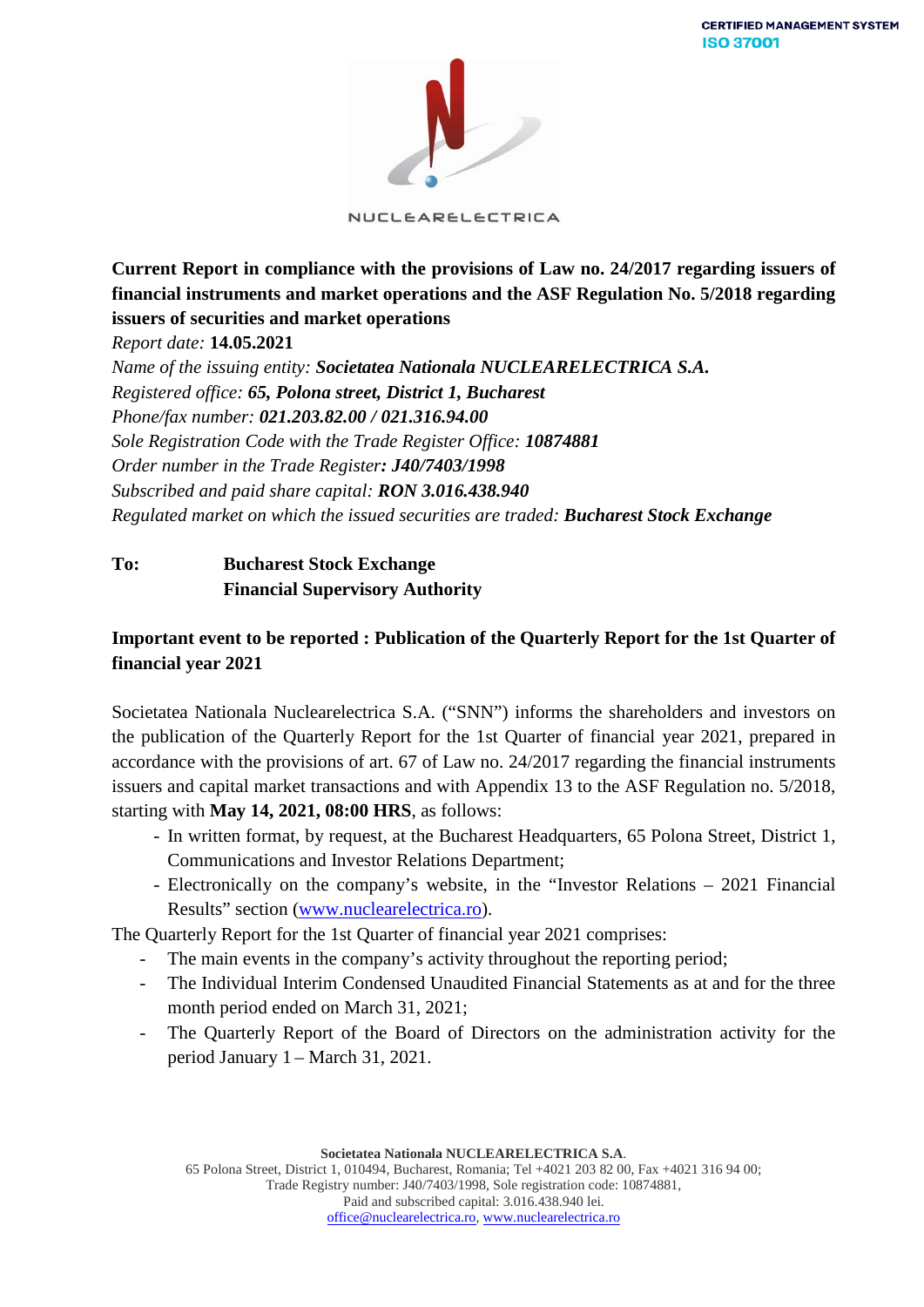## **The main results**

### **1. Financial results of the period**

**During the 3 months period ended at 31 March 2021, SNN recorded a net profit of 234,465 thousand lei, with an increase of 9% compared to the similar period of the previous year.**

|                                           | 3-month period        | 3-months period |                  |
|-------------------------------------------|-----------------------|-----------------|------------------|
| <b>Indicator</b>                          | that ended on         | that ended on   | <b>Variation</b> |
| [thousand RON]                            | <b>March 31, 2021</b> | 31 March, 2020  |                  |
|                                           | (unaudited)           | (unaudited)     |                  |
| <b>Production (GWh)*</b>                  | 2,659                 | 2,847           | $(6.6\%)$        |
| Operating income, out of which:           | 704,469               | 636,793         | 10.6%            |
| Income from electricity sales**           | 683,544               | 625,536         | $9.3\%$          |
| Operating expenses, less depreciation and | (284, 675)            | (256, 613)      | 10.9%            |
| amortization                              |                       |                 |                  |
| <b>EBITDA</b>                             | 419,794               | 380,180         | 10.4%            |
| Impairment and depreciation               | (137,093)             | (137,613)       | $(0.4\%)$        |
| <b>EBIT</b>                               | 282,701               | 242,567         | 16.5%            |
| Financial revenues                        | 15,267                | 26,452          | $(42.3\%)$       |
| Financial expenses                        | (15,709)              | (9,584)         | 63.9%            |
| Net income tax expense                    | (47, 794)             | (44, 383)       | 7.7%             |
| Net profit                                | 234,465               | 215,052         | $9.0\%$          |

*\*Electricity produced and delivered by Cernavoda NPP in the National Energy System.*

*\*\*Including revenues from the sale of thermal energy, insignificant in the total revenues.*

## **2. Energy sales (quantities, prices and value) for the first quarter of 2021**

The gross production of electricity of the two operational units of CNE Cernavoda was 2,885,103 MWh the first quarter of 2021.

The installed power usage factor, recorded by each operational unit within the Cernavoda NPP during the first quarter of 2021, and cumulated after the start of commercial usage (Unit 1 on December 2, 1996, Unit 2 on November 1, 2007) until March 31, 2021, was as follows:

| Cernavoda<br>NPP unit | January<br>2021 | February<br>2021 | March<br>2021 | Cumulated<br>2021 | Cumulated from<br>the commercial<br>commissioning |
|-----------------------|-----------------|------------------|---------------|-------------------|---------------------------------------------------|
| Unit 1                | 77.19%          | 97.78%           | 98.08%        | 90.79%            | 90.54%                                            |
| Unit $2$              | 99.55%          | 99.74%           | 99.87%        | 99.72%            | 94.54%                                            |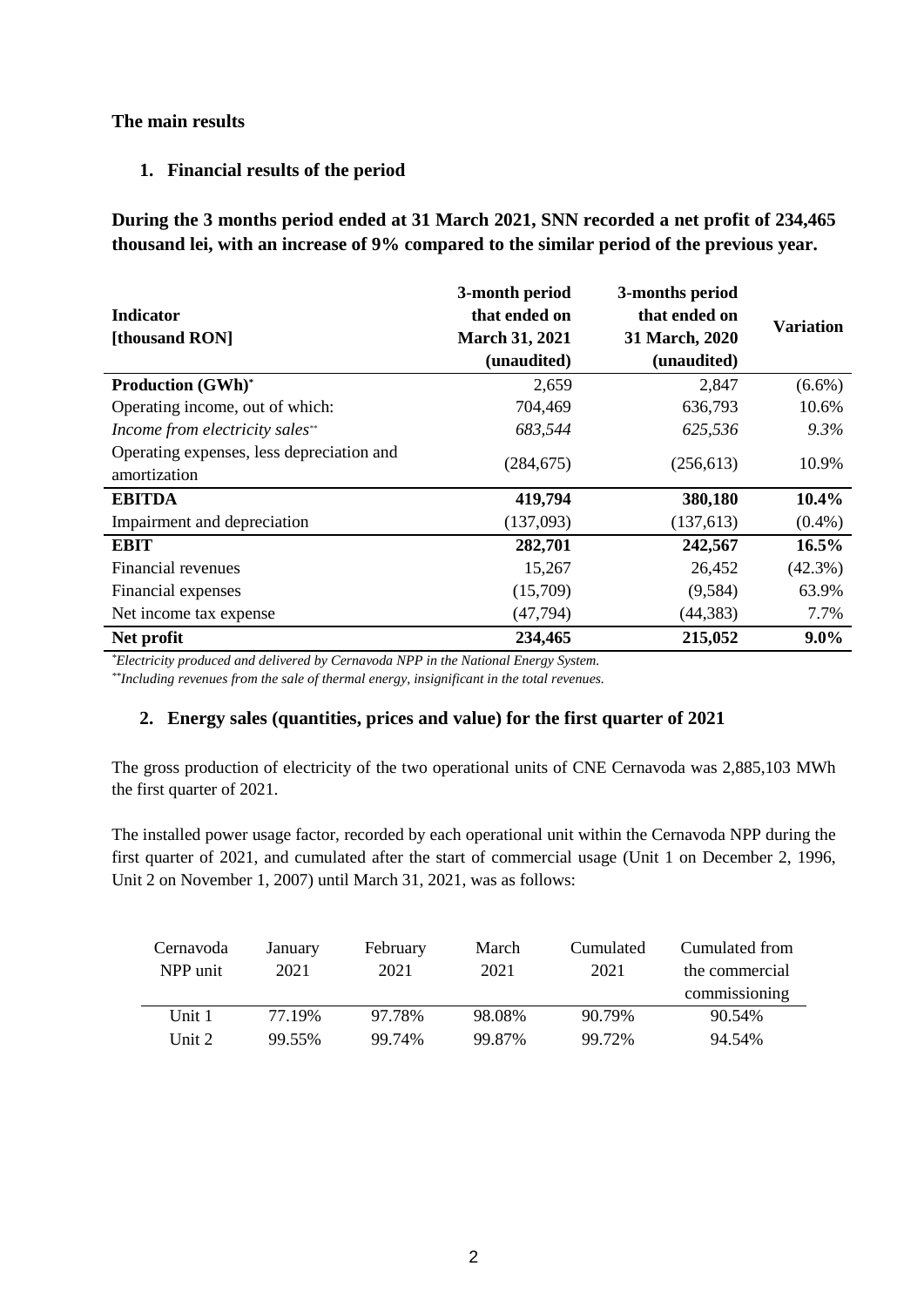| Sales by types                                                                                      | <b>Quantities</b><br>in MWh | $\frac{6}{9}$<br>of total<br>sales | <b>Average price</b><br>[Ron/MWh]<br>with Tg<br>included] | <b>Revenues</b><br>from sales<br>[RON] |
|-----------------------------------------------------------------------------------------------------|-----------------------------|------------------------------------|-----------------------------------------------------------|----------------------------------------|
| Sales on the regulated market <sup>*</sup> )                                                        | 361                         | $0.01\%$                           | 183.93                                                    | 66,347                                 |
| Sales on the competitive market (bilateral<br>contracts and PZU and PI contracts), out of<br>which: | 2,735,788                   | 99.71%                             | 249.25                                                    | 681,900,215                            |
| - Sales on PCCB - LE, PCCB - LE Flex, PCCB<br>$-NC$ , PC $-$ OTC contracts and supply<br>agreements | 2,234,668                   | 81.45%                             | 247.50                                                    | 553,085,618                            |
| - PZU and PI sales                                                                                  | 501,120                     | 18.26%                             | 257.05                                                    | 128,814,597                            |
| PE positive imbalances on PE <sup>**</sup>                                                          | 7,464                       | 0.28%                              | 238.47                                                    | 1,779,891                              |
| Total sales in the first quarter of 2021                                                            | 2,743,613                   | 100%                               | 249.21                                                    | 683,746,453                            |

#### **Electricity sales (quantities, prices and values) during the first quarter of 2021**

*\*) NB: Starting with 2021, ANRE no longer established delivery obligations for manufacturers on the regulated market. The contracts concluded on the regulated market for the second half of 2020 have delivery in CET hours; the last delivery time in 2020 being the first in January 2021 (361 MWh, regulated price amounting to RON 183.93/MWh (including Tg)).*

*\*\*) NB: RON 43,857 of the value presented represents revenues redistributed in January 2021 resulted from the balancing of the system, based on the application of ANRE Order no. 76/2017 and ANRE Order no. 61/2020.*

**The revenues** obtained from the electricity market related to electricity deliveries in the first quarter of 2021 are **683,746,453** lei (out of which 43,857 lei represents redistributed revenues resulted from balancing the system), 0.8% higher than the budget revenues for the first quarter of 2021, and 9.1% higher than the results from the first quarter of 2020.

**The average weighted sale price**, for the electricity quantities sold (without the regulated market and PE), resulted in the first quarter of 2021, is of 249.25 RON/MWh (including Tg). For comparison, the weighted average price of all the transactions performed on the markets on which SNN operated in the first quarter of 2021 (PCCB – LE, PCCB – LE flex, PCCB – NC, PC – OTC, PZU and PI), calculated according to the values published by OPCOM in the monthly market reports, is 256.93 RON/MWh. In the first quarter of 2020 the average weighted sale price, for the energy quantities sold (without the regulated market and PE) was 229.62 lei/MWh (including  $T_g$ ).

Starting with 2021, ANRE no longer established delivery obligations for producers on the regulated market. The contracts concluded by SNN on the regulated market for the second half of 2020 have delivery in CET hours; the last delivery time in 2020 being the first in January 2021 (361 MWh, regulated price amounting to RON 182.63/MWh (price without  $T_g$ )).

The electricity quantities sold on the competitive market of bilateral contracts represented in the first quarter of 2021 a percentage rate of 81.45% out of the total volume of the sold electricity, compared to a percentage rate of 39.7% recorded in the first quarter of 2020. The average sale price for bilateral contracts in this period was 247.50 RON/MWh ( $T_g$  included), representing a decrease of 8.4% compared to the average price recorded in the first quarter of 2020, of 270.13 RON/MWh ( $T<sub>g</sub>$  included); given that the value of the transportation fee for introducing electricity in the network  $T_g$  has remained unmodified since January 2020 (1.30 RON/MWh according to ANRE Order no. 218/11.12.2019).